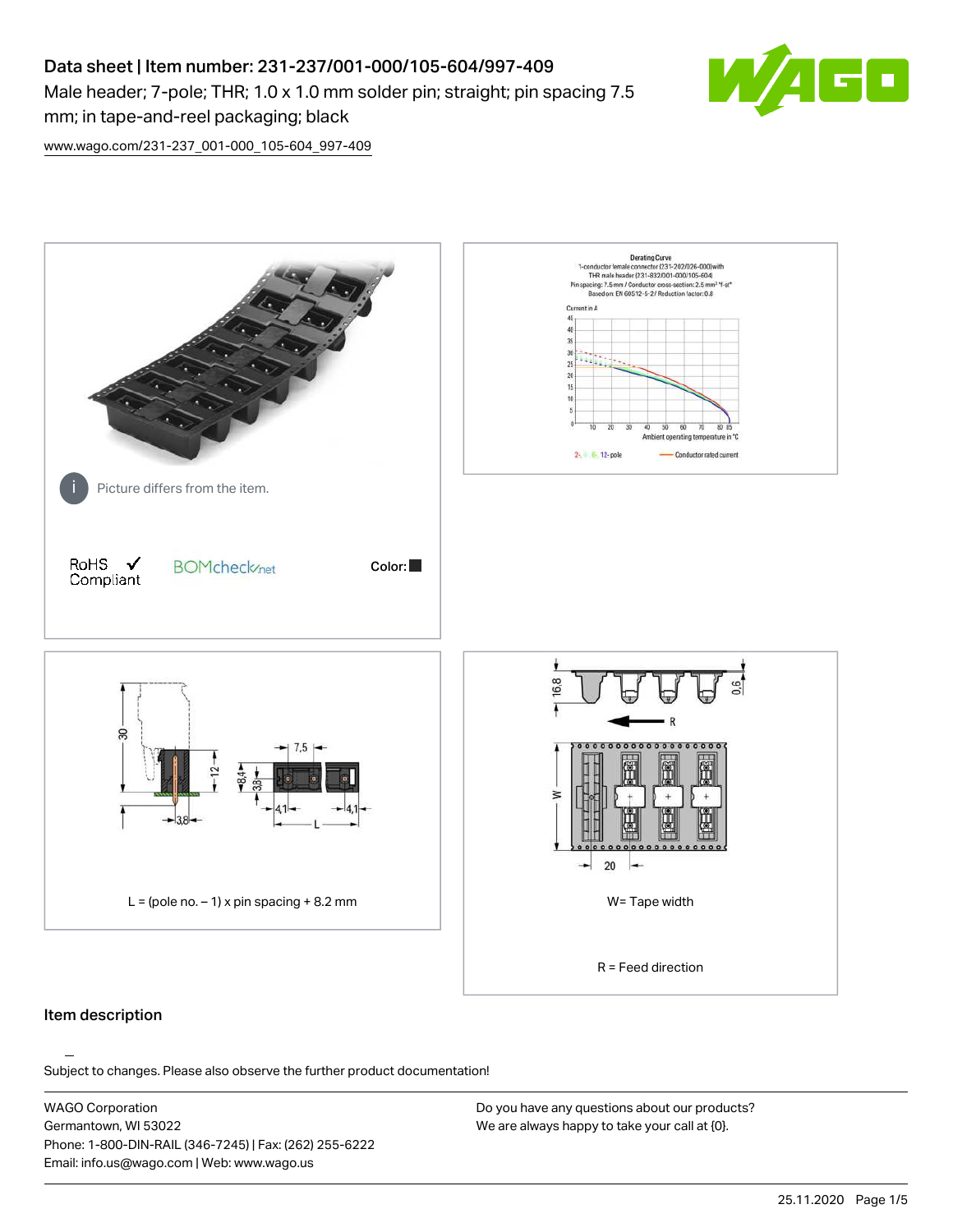

- $\blacksquare$ THR male headers for reflow soldering in SMT applications
- $\blacksquare$ Available in tape-and-reel packaging for automated pick-and-place PCB assembly
- $\blacksquare$ Also available in bulk packaging for manual placement
- П Male headers may be mounted horizontally or vertically
- П With coding fingers

#### Safety information 1:

The MCS - MULTI CONNECTION SYSTEM includes connectors without breaking capacity in accordance with DIN EN 61984. When used as intended, these connectors must not be connected/disconnected when live or under load. The circuit design should ensure header pins, which can be touched, are not live when unmated.

#### Data Electrical data

#### Ratings per IEC/EN 60664-1

| Ratings per                 | IEC/EN 60664-1                                                       |
|-----------------------------|----------------------------------------------------------------------|
| Rated voltage (III / 3)     | 500 V                                                                |
| Rated surge voltage (III/3) | 6 <sub>kV</sub>                                                      |
| Rated voltage (III/2)       | 630 V                                                                |
| Rated surge voltage (III/2) | 6 <sub>kV</sub>                                                      |
| Nominal voltage (II/2)      | 1000V                                                                |
| Rated surge voltage (II/2)  | 6 <sub>kV</sub>                                                      |
| Rated current               | 12A                                                                  |
| Legend (ratings)            | (III / 2) $\triangleq$ Overvoltage category III / Pollution degree 2 |

#### Ratings per UL 1059

| Approvals per                  | UL 1059 |
|--------------------------------|---------|
| Rated voltage UL (Use Group B) | 300 V   |
| Rated current UL (Use Group B) | 10 A    |
| Rated voltage UL (Use Group D) | 300 V   |
| Rated current UL (Use Group D) | 10 A    |

#### Ratings per UL 1977

| Rated voltage UL 1977    | coo V |
|--------------------------|-------|
| Current UL 1977<br>Rated | IUF   |

Subject to changes. Please also observe the further product documentation!

WAGO Corporation Germantown, WI 53022 Phone: 1-800-DIN-RAIL (346-7245) | Fax: (262) 255-6222 Email: info.us@wago.com | Web: www.wago.us

Do you have any questions about our products? We are always happy to take your call at {0}.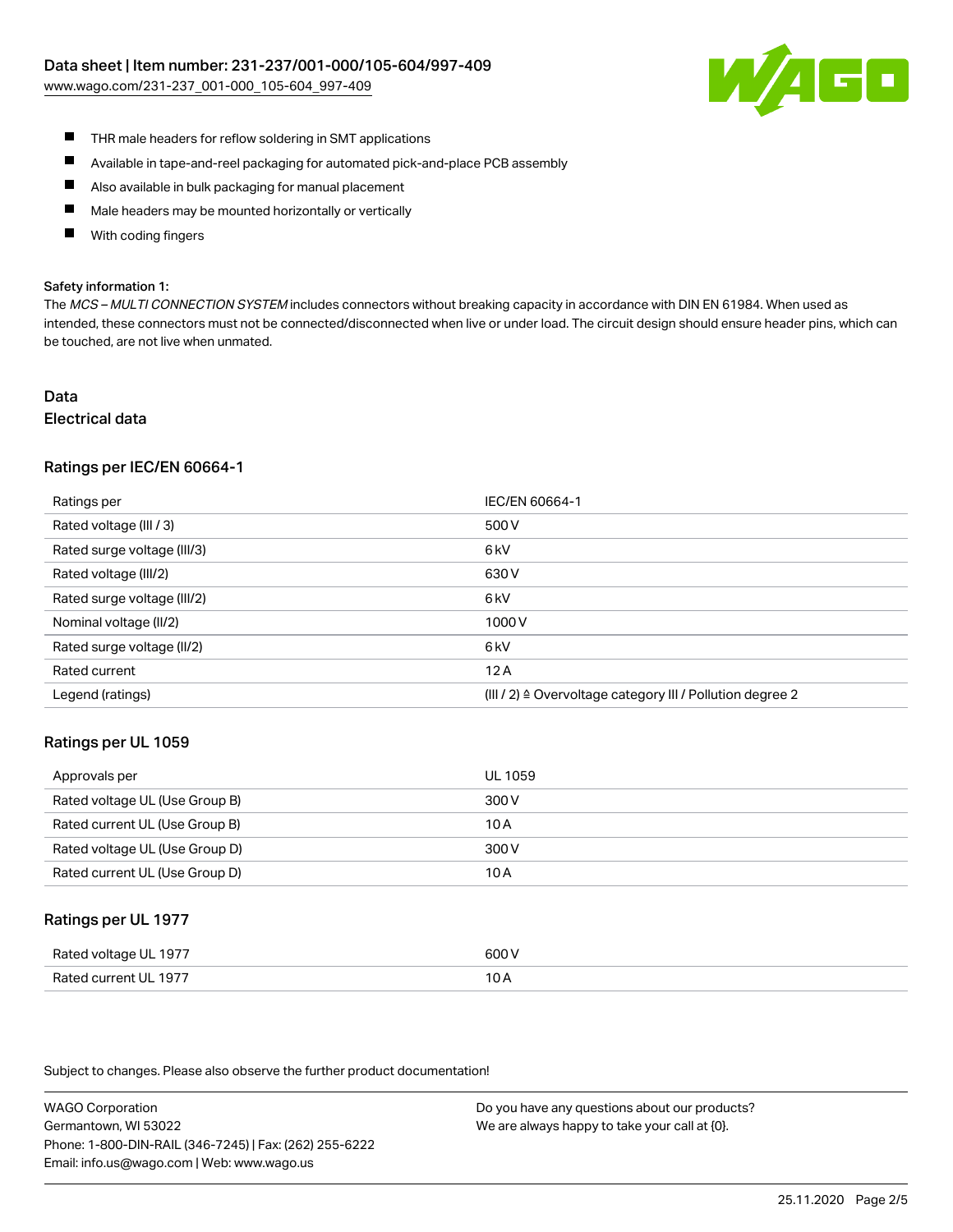

# Ratings per CSA

| Approvals per                   | CSA   |
|---------------------------------|-------|
| Rated voltage CSA (Use Group B) | 300 V |
| Rated current CSA (Use Group B) | 10 A  |
| Rated voltage CSA (Use Group D) | 300 V |
| Rated current CSA (Use Group D) | 10 A  |

# Connection data

| Pole No.                   |  |
|----------------------------|--|
| Total number of potentials |  |
| Number of connection types |  |
| Number of levels           |  |

# Physical data

| Pin spacing                              | 7.5 mm / 0.295 inch        |
|------------------------------------------|----------------------------|
| Width                                    | 53.2 mm / 2.094 inch       |
| Height                                   | 14.4 mm / 0.567 inch       |
| Height from the surface                  | 12 mm / 0.472 inch         |
| Depth                                    | 8.4 mm / 0.331 inch        |
| Solder pin length                        | $2.4 \text{ mm}$           |
| Solder pin dimensions                    | $1 \times 1$ mm            |
| Plated through-hole diameter (THR)       | $1.4$ <sup>(+0.1)</sup> mm |
| Reel diameter of tape-and-reel packaging | 330 mm                     |
| Tape width                               | 88 mm                      |
|                                          |                            |

# Plug-in connection

| Contact type (pluggable connector) | Male connector/plug |
|------------------------------------|---------------------|
| Connector (connection type)        | for PCB             |
| Mismating protection               | No                  |
| Mating direction to the PCB        | 90°                 |

# PCB contact

| PCB contact                         | THR                                      |
|-------------------------------------|------------------------------------------|
| Solder pin arrangement              | over the entire male connector (in-line) |
| Number of solder pins per potential |                                          |

Subject to changes. Please also observe the further product documentation!

| <b>WAGO Corporation</b>                                | Do you have any questions about our products? |
|--------------------------------------------------------|-----------------------------------------------|
| Germantown, WI 53022                                   | We are always happy to take your call at {0}. |
| Phone: 1-800-DIN-RAIL (346-7245)   Fax: (262) 255-6222 |                                               |
| Email: info.us@wago.com   Web: www.wago.us             |                                               |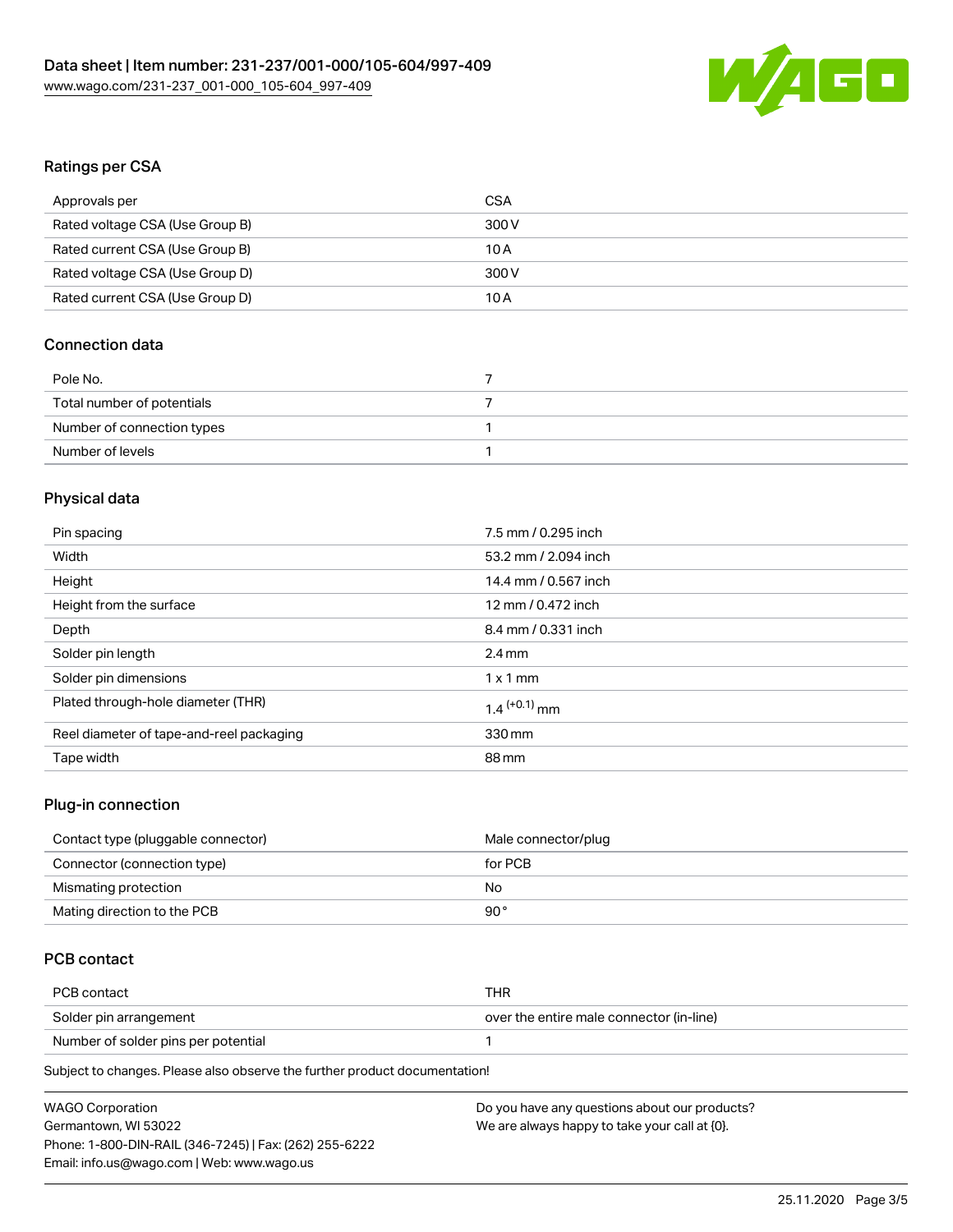

## Material Data

| Color                       | black                                 |
|-----------------------------|---------------------------------------|
| Material group              |                                       |
| Insulation material         | Polyphthalamide (PPA GF)              |
| Flammability class per UL94 | V <sub>0</sub>                        |
| Contact material            | Electrolytic copper $(E_{\text{Cl}})$ |
| Contact plating             | tin-plated                            |
| Weight                      | 2.4 g                                 |

#### Environmental Requirements

|  | Limit temperature range | $-60+100 °C$ |
|--|-------------------------|--------------|
|--|-------------------------|--------------|

# Commercial data

| Packaging type        | bag           |
|-----------------------|---------------|
| Country of origin     | DE            |
| <b>GTIN</b>           | 4055143474849 |
| Customs tariff number | 85366990990   |

# Approvals / Certificates

#### Country specific Approvals

| Logo | Approval                               | <b>Additional Approval Text</b> | Certificate<br>name |
|------|----------------------------------------|---------------------------------|---------------------|
| Æ    | <b>CSA</b><br>DEKRA Certification B.V. | C <sub>22.2</sub>               | 1466354             |

#### UL-Approvals

| Logo | Approval                       | Additional Approval Text | Certificate<br>name |
|------|--------------------------------|--------------------------|---------------------|
|      | UR                             | <b>UL 1059</b>           | E45172              |
| D    | Underwriters Laboratories Inc. |                          |                     |

Subject to changes. Please also observe the further product documentation!

| <b>WAGO Corporation</b>                                | Do vo |
|--------------------------------------------------------|-------|
| Germantown, WI 53022                                   | We a  |
| Phone: 1-800-DIN-RAIL (346-7245)   Fax: (262) 255-6222 |       |
| Email: info.us@wago.com   Web: www.wago.us             |       |

ou have any questions about our products? re always happy to take your call at {0}.